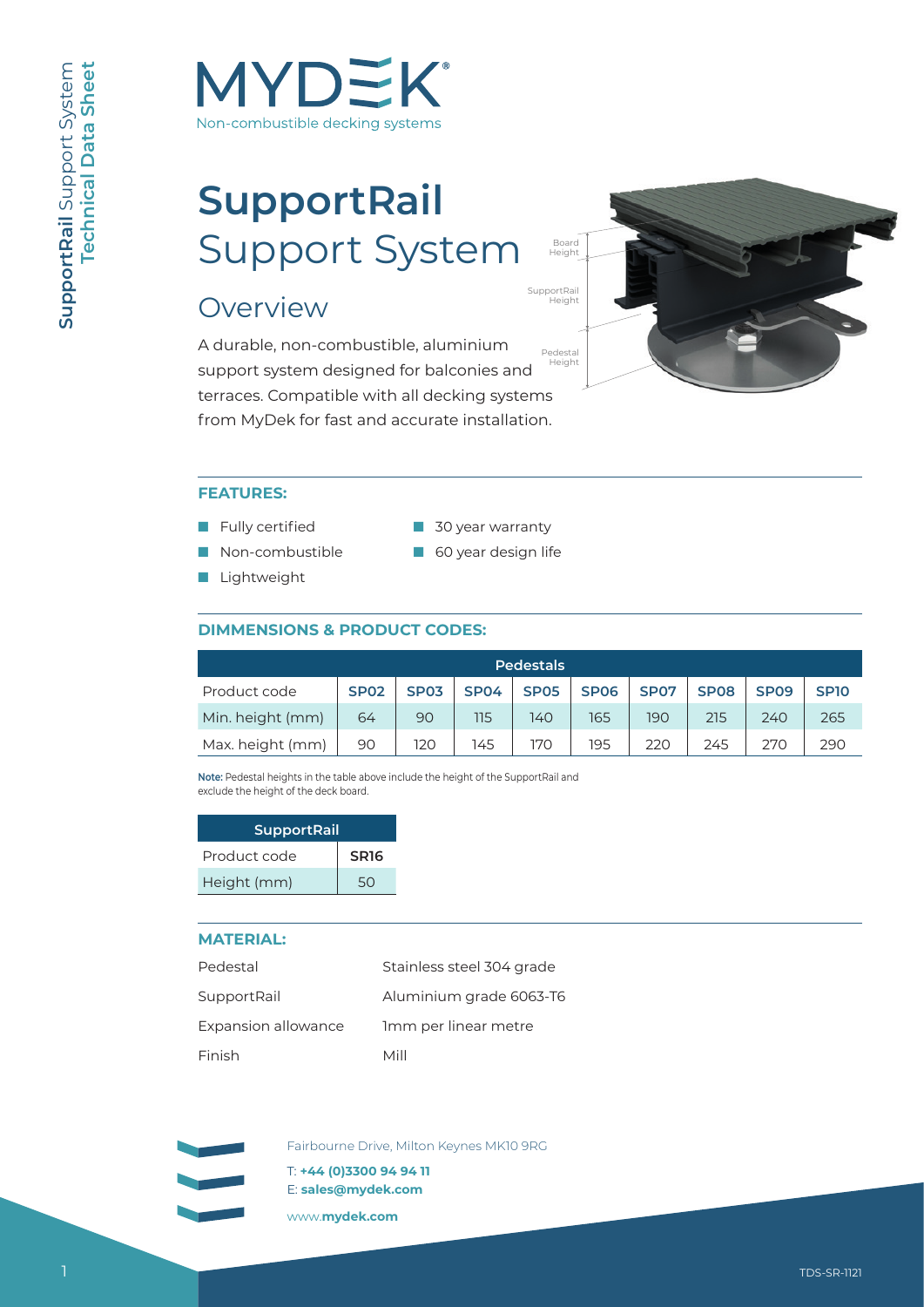

#### **STRENGTH:**

#### Deflection under load



| <b>PERFORMANCE STANDARDS:</b>    |                      |                           |                          |  |  |  |  |  |
|----------------------------------|----------------------|---------------------------|--------------------------|--|--|--|--|--|
| <b>OUALITY</b>                   | <b>STANDARD</b>      | <b>VALUE</b>              | <b>LIMIT</b>             |  |  |  |  |  |
| Coefficient of thermal expansion | N/A                  | $0.024$ mm/m/ $\degree$ C | $\overline{\phantom{0}}$ |  |  |  |  |  |
| Fire test                        | EN 13501 – 1 A1:2013 | A2-s1.d0                  | $A2-S1,00$               |  |  |  |  |  |

#### **APPLICATIONS:**

For use on balconies, walkways, roof terraces, leisure areas and patios.

#### **INSTALLATION:**

Rail clips to adjustable pedestal. Rubber protection mats should be inserted to protect waterproofing membranes if necessary.

#### **STORAGE AND HANDLING:**

Profiles are packaged with protection against scratching and contamination, and supplied with appropriate support (e.g. stillage or pallet). Ensure that this level of protection is maintained until installation, including storage in dry conditions and support along the length of the profiles. Improper storage may lead to damage that falls outside the warranty.

#### **ACCESSORIES:**

Fairbourne Drive, Milton Keynes MK10 9RG

T: **+44 (0)3300 94 94 11**  E: **sales@mydek.com** 

www.**mydek.com**